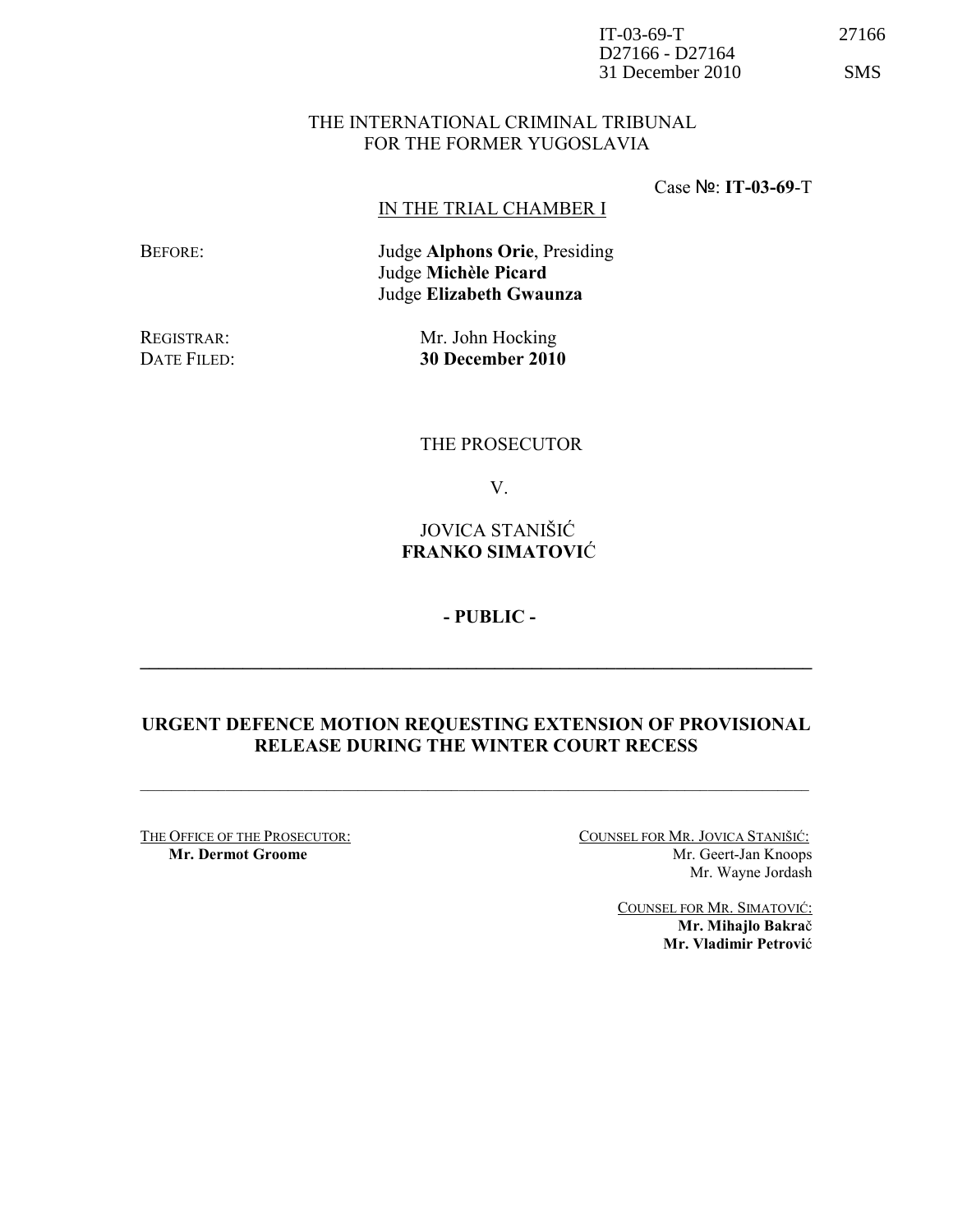# THE INTERNATIONAL CRIMINAL TRIBUNAL FOR THE FORMER YUGOSLAVIA

Case №: IT-03-69-T

THE PROSECUTOR

V.

JOVICA STANIŠIĆ FRANKO SIMATOVIĆ

### PUBLIC

# URGENT DEFENCE MOTION REQUESTING EXTENSION OF PROVISIONAL RELEASE DURING THE WINTER COURT RECESS

#### Introduction

- 1. On 25 November 2010, the Simatović Defence files a Motion requesting that the Accused Simatović be granted provisional release during the winter court recess.
- 2. On 10 December 2010, the Trial Chamber has rendered a decision on the motion filled by Simatovic's Defence team in which it has granted provisional release during the winter recess from 17 December 2010 to 06 January 2011 when the Accused Simatović should return to UNDU.

### **Discussion**

1. On 29 December 2010, the Trial Chamber has informed the parties in the case that the Chamber has decided to grant the Motion for Adjournment of Proceedings in part, with written reasons to follow. The Chamber allows for an adjournment of two weeks. Based on the decision of the Trial Chamber, the case will resume in the week of 24 January 2011.

2. The Defence notes that the Trial Chamber has allowed the temporary provisional release of the Accused Simatović during the winter break, furthermore, to help the Defence team in assisting for the continued preparations of his defence (para. 8, page 4, of the Decision brought by the Trial Chamber on 4 December 2010)

3. The Defence also draws the attention to the Trial Chamber the fact that the Accused Simatović should have been released 17 December 2010, and that because